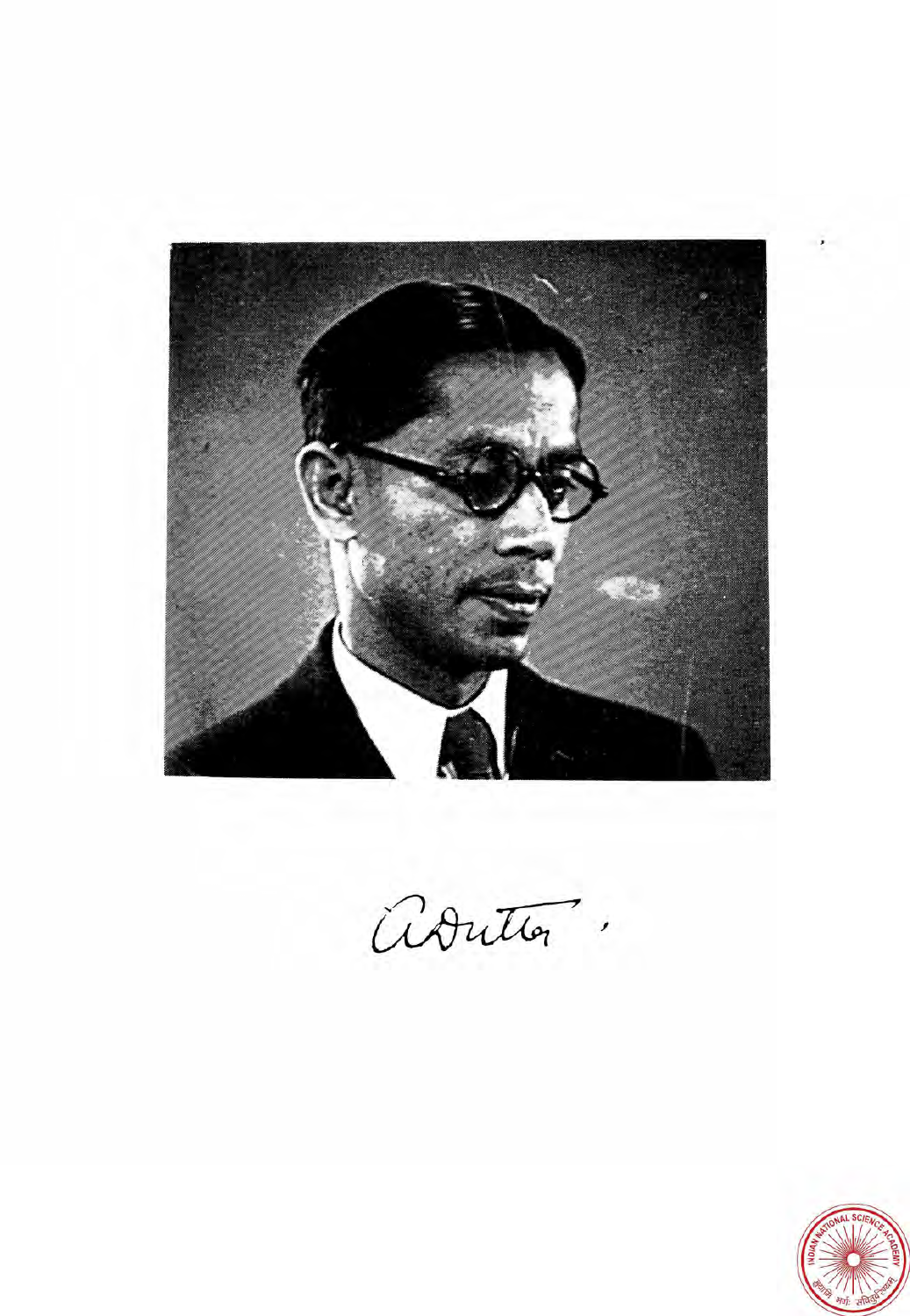# **ARUN KUMAR DUTTA (1903-1988)**

## **Elected Fellow 1945**

#### **INTRODUCTION**

PROFESSOR ARUN KUMAR DUTTA, DSc, was an eminent teacher in physics and a distinguished research scientist. Administrative services could not attract him and he preferred teaching as a career and research as a profession. His research works were mainly on molecular spectroscopy, ultrasonics and nuclear physics. He was a man of high moral character.

### **BIRTH AND FAMILY**

Professor Arun Kumar Dutta was born in Bhowanipore, Calcutta on 20<sup>th</sup> January in the year 1903. His mother was Labanya Prova Dutta whose ancestral place was in Taki in East Bengal, but members of her family were mostly in south Calcutta even at that time. His father Bhupal Kurnar Dutta, MA belonged to a renowned family of Dacca, Bikrampur (now in Bangladesh) and worked as Manager, Ballhar State, till his last days. He expired before his two sons-Arun Kumar Dutta and Arup Kumar Dutta-became financially established. The Dutta's had a large property and a palatial house in their village in Teotia. But by 1945 the property was neglected and most of the members of the family left the village and got established elsewhere. By 1947 the ancestral property lost its significance due to partition of Bengal and was generally forgotten.

#### **EDUCATIONAL AND PROFESSIONAL CAREER**

Professor Arun Kumar Dutta completed his schooling from Kishori La1 Jubilee School, Dacca in the year 1919 when he was sixteen years of age. He lost some months of his college days as he joined the non-cooperation movement against the British for some period of time. In 1923 he passed his BSc (Hons) with First Class from Dacca Hall. At that time he got a scholarship of Rs 16/- per month for post graduate studies in Physics. In 1925 he passed his MSc in Physics coming First Class First in the University. Dacca University awarded him a prize of Rs. 100. It was his good fortune that he was a bright student of Physics and could come in close contact with such famous scientists as Dr Satyen Bose, Dr Meghnad Saha, Dr Jagadish Chandra Bose and Prasanta Chandra Mahalanobis, Dr CV Raman and other brilliant educationists in Bengal. Their influence, guidance and devotion to the cause of scientific educations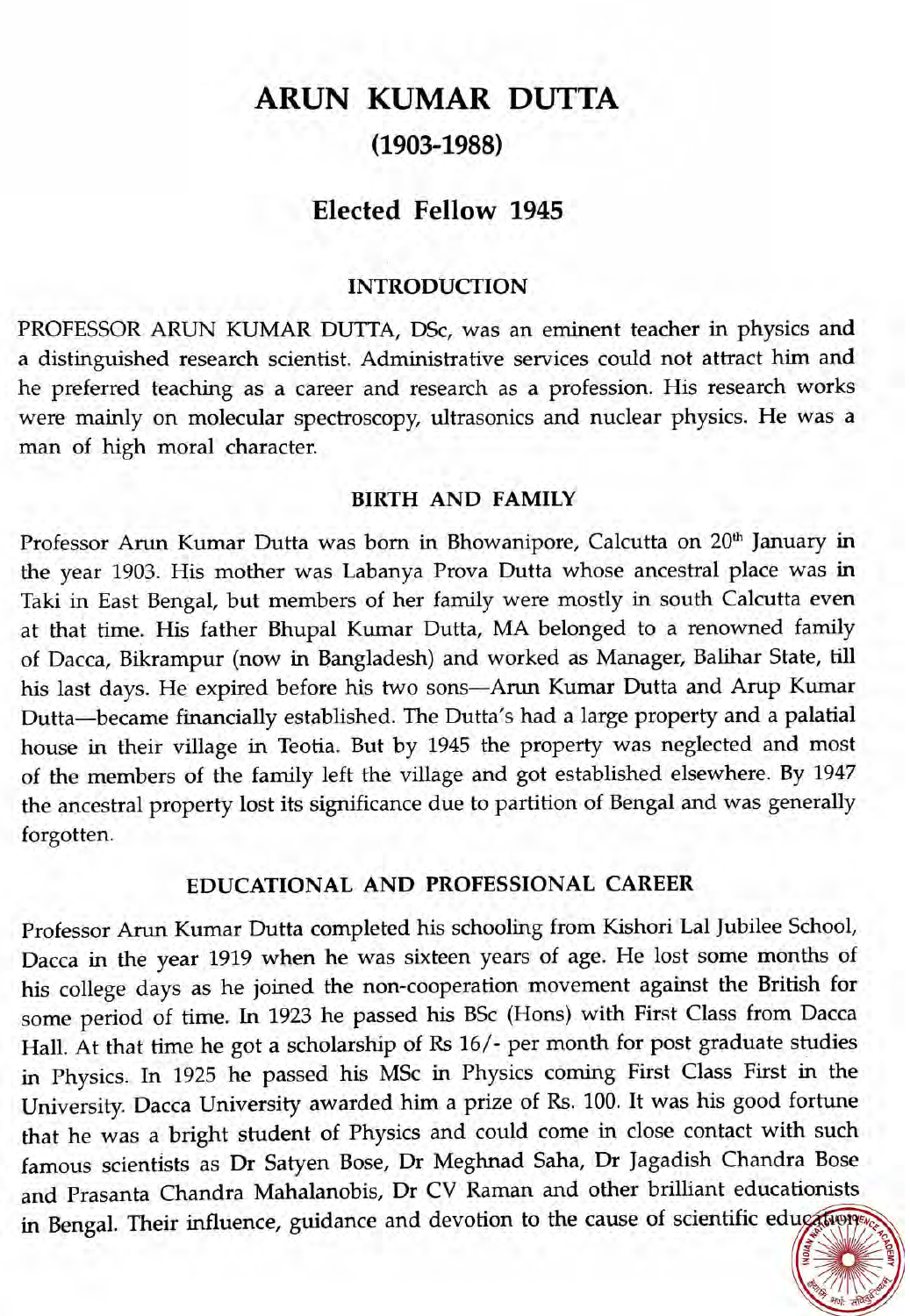#### *Biographical* Memoirs

and research motivated Dutta to exhalting heights. After his MSc examination, Arun Kumar Dutta worked as Assitant Lecturer and Research Scholar in Dacca University. After that he worked in Midnapore College, West Bengal as Assistant Professor for a short while. He travelled far off and joined Khalsa College in Amritsar as a Lecturer in Physics. He was always fond of travelling and this assignment far away from his native place, remained a cherished memory in his mind. But, within four months of taking up this assignment he had to resign and come back as his father suffered a heart attack and he was needed by his family. His father expired after another fatal attack and he had to look after his bereaved mother and younger brother who was studying medicine in Calcutta.

Professor Dutta took post of a Lecturer in Benaras Hindu University against leave vacancy. From Benaras he contacted Professor Meghnad Saha in Allahabad and expressed his desire to get DSc under him. In spite of his liabilities, he was keen to do research work and pursue higher studies under Dr Saha. So he stayed in Allahabad and persuaded Dr Saha to agree to take him to work under his guidance. Dr Saha agreed and helped him to find a place for him to stay with his mother. From then onwards Professor Saha had always been an adviser and was like a Godfather to this brilliant student of physics. In 1933 Sri **Arun** Kumar Dutta got his DSc degree in molecular spectroscopy under the guidance of Dr Meghnad Shah. After Dr Dutta's mother expired, he helped his younger brother to complete his MBBS from his small income.

From 1933 to 1936 Professor Arun Kwnar Dutta worked in Bose Research Institute, Calcutta as Research Fellow. In 1936 he married Smt. Juthika Dutta. She was only seventeen when she was married to this highly educated man. Her father Raibahadur BK Das, then District Magistrate, was himself a brilliant scholar of Mathematics and was a great admirer of his son-in law's scholastic achievement even though financially he was still not established.

At this point Professor Arun Kumar Dutta went to Berlin as a Post-Doctoral Fellow. He was there for about 2 years. He worked in the Kaiser Withelm Institute Berlin under its Director, Professor Debye. He also got an opportunity to work under Dr Niels Bohr and many other famous scientists. While in Berlin he picked up German language very well.

On return from Germany he joined back Bose Research Institute, Calcutta and worked there from 1938 to 1941. During this period he became the proud father of two daughters. Later he had a son.

In 1941 Professor Dutta joined the Physics Department of University of Bella and worked there till 1944. In 1944 he was called to his Almamater, Dacca University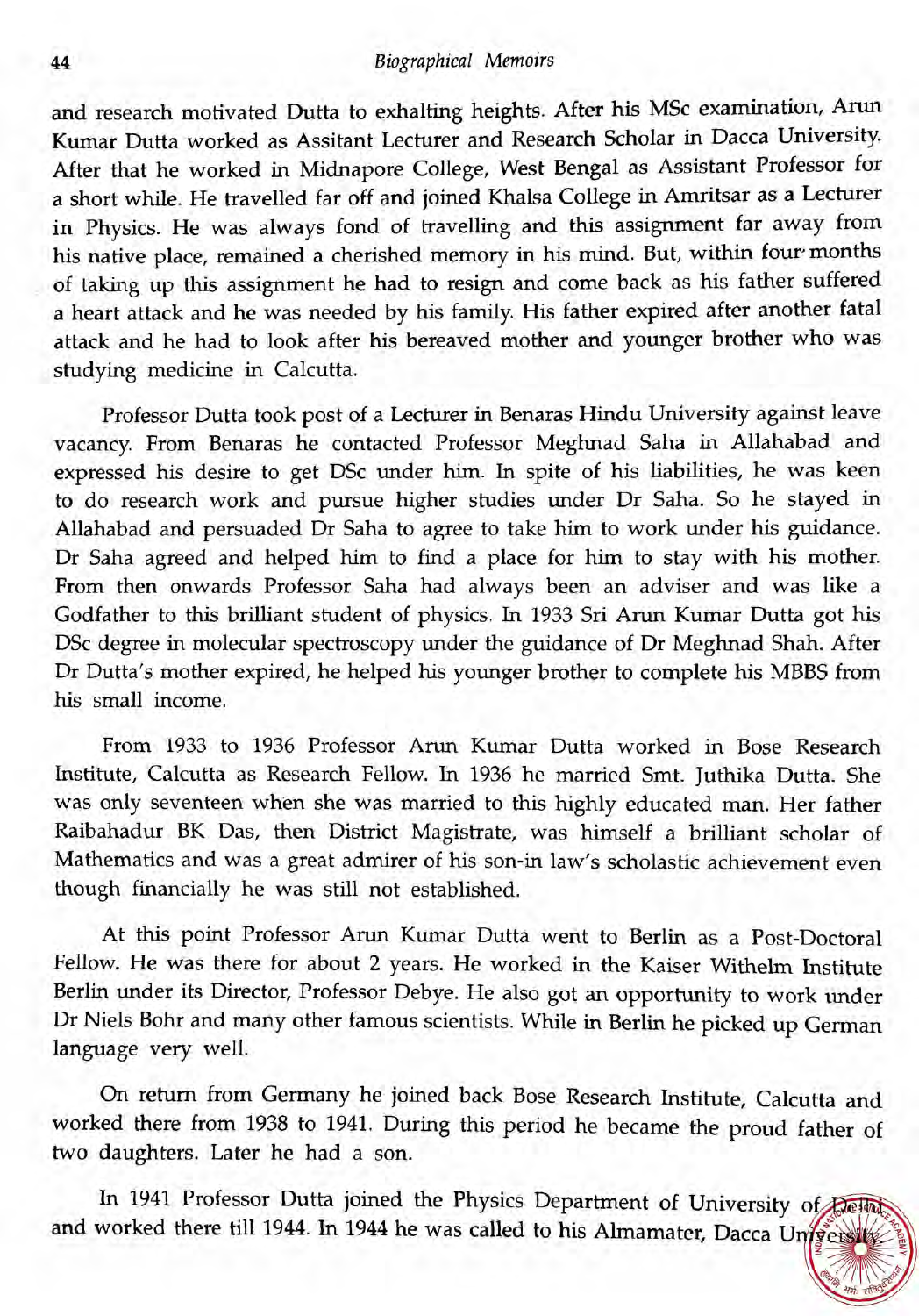He worked in the University of Dacca as Reader from 1944 to 1948. At that time Professor Satyen Bose was the Head and the guiding force of the Department. In 1945 Professor Dutta was elected a Fellow of the National Institute of Sciences of India.

The violence and communal disturbance in 1947 disturbed him tremendously. Even though he was offered a higher post he resigned after the partition of Bengal and came to Calcutta as a Lecturer, a lower post with lesser salary.

After this he moved to Orissa. He joined the Utkal University and worked as Mayurbhanj Professor of Physics from 1951 to 1961. While he was in this University, he presided over the Physics Section of the Indian Science Congress in 1959.

During the last few years of his career, Dr Dutta returned to University of Calcutta. From 1961 to 1968 he was Palit Professor of Physics and then Head of the Department of Physics. He was elected a Council Member of the National Institute of Sciences of India for the period 1963 to 1966. In 1965 he was invited by the then Chairman of the Union Public Service Commission, late Shri BN Jha, to work as a member of the Union Public Service Commission. This he declined on account of his pre-occupation with research work as Palit Professor.

At around this time he completed his book "Electrodynamics and Relativistic Mechanics", which was published by the MacMillan Company of India Limited. During the initial stages of his life he had authored a few books of science in Bengali language.

In 1966, Sri Vishnu Sahai, the then Governor of Assam invited Dr Dutta to accept Vice-Chancellorship of Dibrugarh University. He declined this offer because he preferred teaching and research.

Professor Dutta published a large number of research papers in reputed journals. At first he carried out work on molecular spectroscopy and ultrasonics. Under Professor P Debye he worked on supersonics, specially in water to get information about the existence or non-existence of dispersion effects. This required very careful measurements and Professor Debye was highly pleased with Dr Dutta's ability for experimental work. Professor MN Saha motivated him to carry out research in nuclear physics. He believed that a periodic character exists in the binding energies of nuclei and wanted to develop a mass formula. Professor Dutta felt the need for research in solid state physics and he introduced solid state physics as a special paper in postgraduate course of Calcutta University in the year 1961.

Professor Dutta has made significant contributions in the study of molecular motion in fluids and internal dispersion and absorption of elastic and optical waves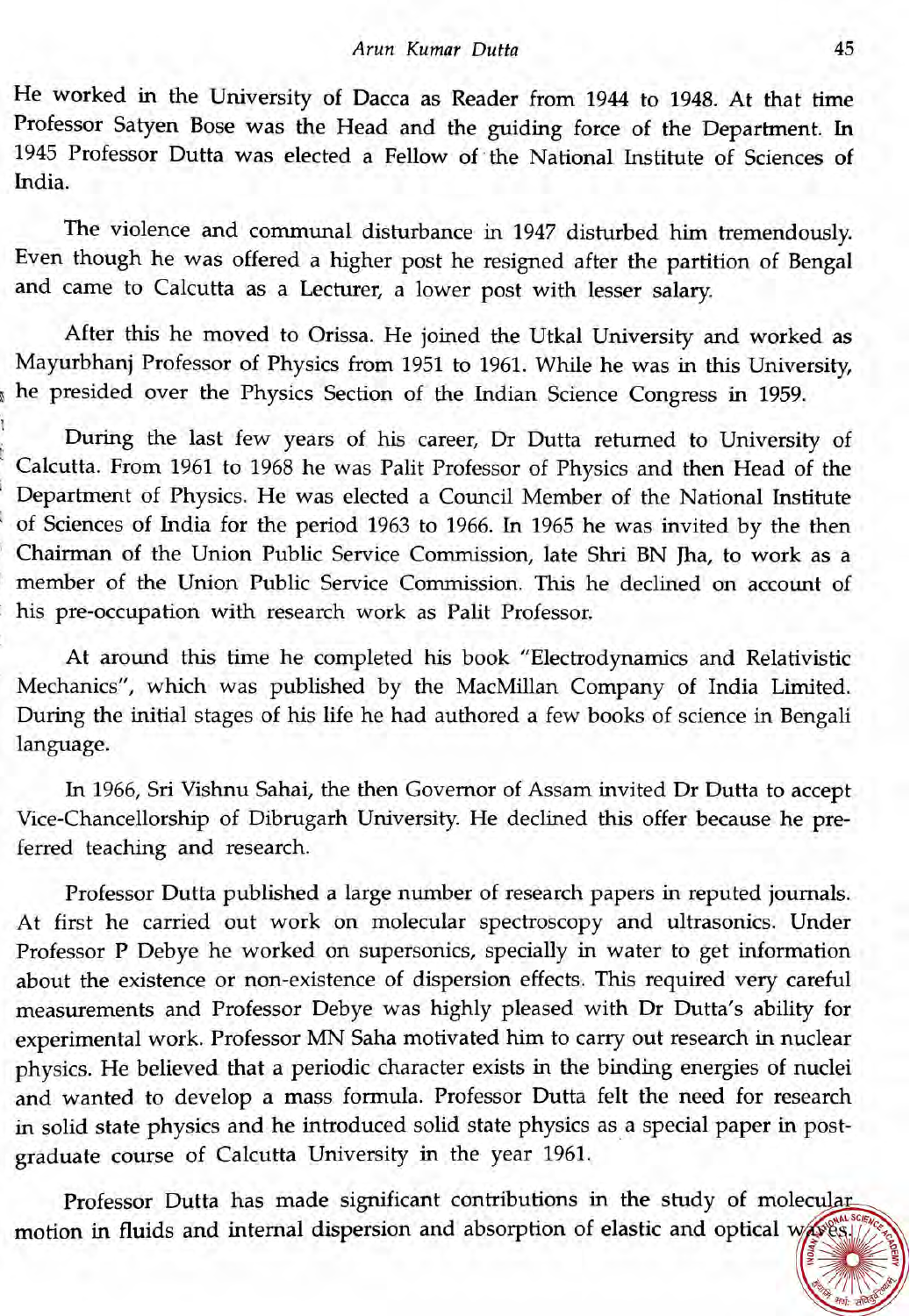The absorption coefficient of these waves gives a constant value which is generally a multiple of Stoke's calculated value. The multiplier varies from infinity to few thousands. Moreover, there is a diffuse broadening of the Debye diffraction pattern lines produced by the wave field. Professor Dutta deduced relations for the sound wave velocity on the basis of molecular motion which agrees fairly well with the experimental results.

After retirement, from 1969 to 1971 Professor Dutta worked as a Member of the Advisory Board in the Viva-Voice examination of the candidates for Engineering Examination under the auspices of the UPSC. Even during this period he did not leave research and published a paper in *Physical Review.* 

He also worked as a nominated member of the Council of Bose Research Institute during 1972-75. From around this time his health started deteriorating. He had a cerebral attack.

He made a nice, cozy little Bungalow in Tollygunge, designed by his elder sonin-law. He lived the last eighteen years of his life in this house. He was very affectionate and was very attached to the members of his family.

His ailing wife Smt Juthika Dutta passed away in 1986. Professor Dutta was a broken heart. In 1988 on 20th of August, Professor Arun Kumar Dutta passed away peacefully leaving the rest of the family to mourn his death.

#### **ACKNOWLEDGEMENT**

The author takes this opportunity to convey his thanks to Ms Krishna Guha, daughter of Professor AK Dutta for making available the necessary information needed for preparing this write-up.

> D BANERJEE Sir Rashbehari Ghosh Professor Department of Physics Calcutta University Calcutta

#### **BIBLIOGRAPHY**

- 1931 (With SAHA MN) on the absorption spectra of saturated halides of multivalent segments *gull.*  UP *Acad. Sci. 1 19.*
- The absorption spectrum of sulphur-di-oxide *Btill.* UP *Acad. Sci., 1* 88.
- (With SC DEB) Spectra of doubly ionised Argon, Krypton and Ionon Zeits. fur Physik. 67, 136.
- 1932 On the absorption spectrum of nitrogen-oxide and the heat of nitrogen, Proc. Royal 84.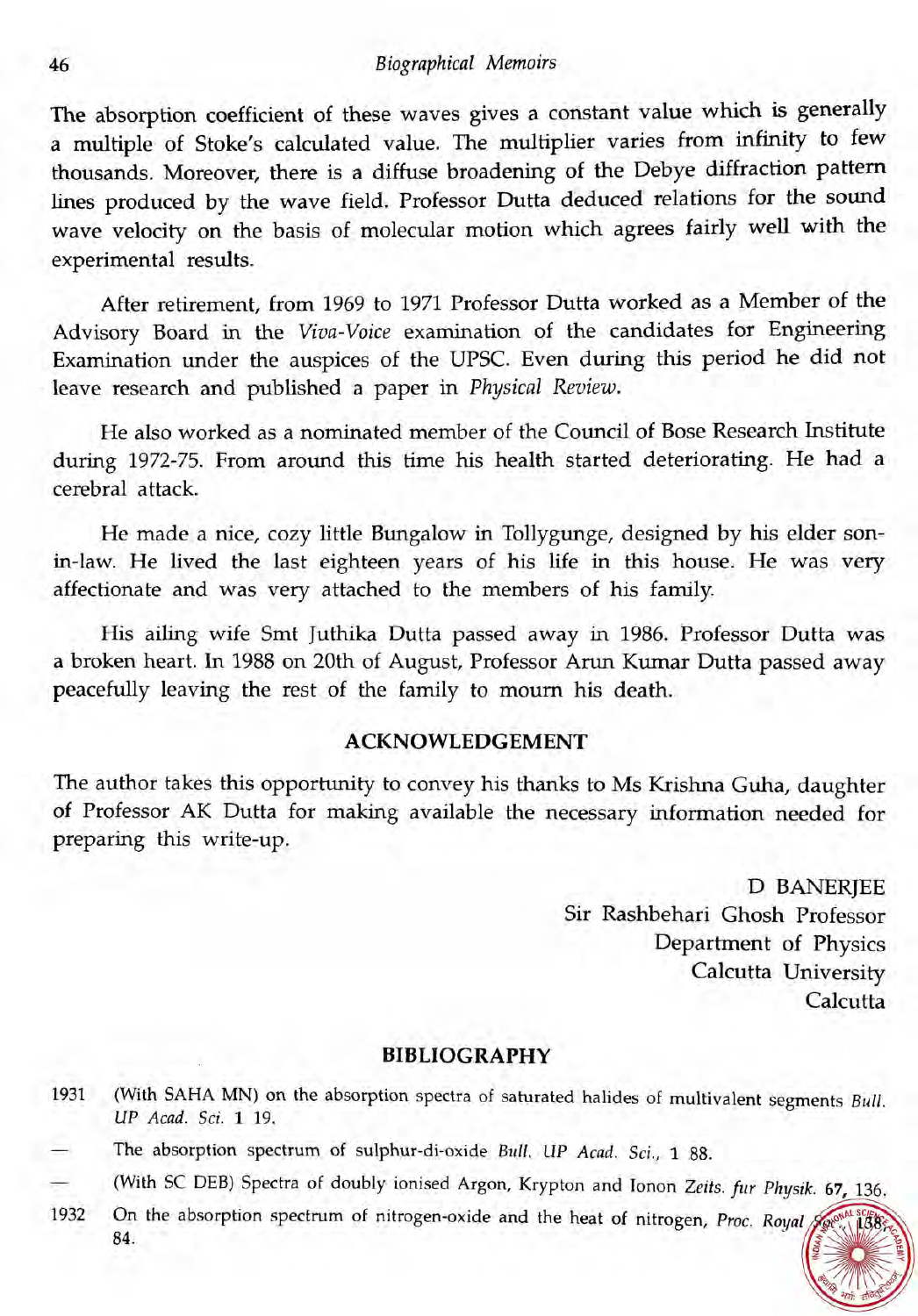- On the absorption spectrum of sulphur-tri-oxide and the heat of dissociation of oxygen, *Proc. Royal Soc. A* **137,** 336.
- Post-dissociation radiation from sulphur-tri-oxide, *Nature,* **130,** 261.
- On a quantitative investigation of the absorption spectra of Hydrogen Bromide and Hydrogen iodide, *Zeits.* **fur.** *Physik,* **77** 404.
- 1933 (With SENGUPTA PK) On the absorption spectra of some higher oxides *Proc. Royal Soc. A,*  **139,** 397.
- Interpretation of the absorption spectrum of the silver halides. *Trans. Bose Inst.* **8,** 248.
- 1934 (With DEB SC) Continuous emission spectra of the hydrogen halides and their interpet. *Trans. Bose Res. Inst.* **9,** 177.
- (With DEB SC), The false spectrum of MCI *Trans. Bose Res. lnst.* **9,** 201.
- 1935 (With DEB SC) Spectroscopic investigations about the structure of the hydrogen halides *Zeits. Fur. Physik,* **93,** 127.
- Absorption spectra of the alkali halides and their constituents in solution *Trans. Bose Res. Inst.,*  **10,** 285.
- 1936 In the electron affinity of water. *Trans. Bose Res. Inst.,* **11,** 153
- On the dispersion of supersonic waves in liquids (theoretical). *Trans. Bose Res. Inst.,* **12,** 115.
- 1937 (With GHOSH BB) On the absorption of supersonic waves in liquids. *Trans. Bose Res. Inst.,*  **13,** 31.
- 1938 On the dispersion of suporsonic waves in liquids (experimental) *Phys. Soits,* **39,** 186.
- (With GHOSH BB) The absorption of supersonic waves in water. *Trans. Bose Res. Inst.,* **14,**  1939 127,
- 1940 On the second maximum of the Rossi-curve. *Indian Jour. of Physics.*
- -1948 (With RAY AMALENDU) The effect of collision on the continuous absorption spectra. *Indian*  **J.** *Physics,* **22,** 51.
- (With CHOWDHURY BCR) Magnetic studies of single crystals of tungstenite (WS<sub>2</sub>). *Indian* 1949 1. *Phys.,* **23,** 131-143.
- An all-glass, two stage, mercury diffusion pump of simple construction letter In: *J. Sci Indus*  1951 *Res.* **10B,** 261.
- Molecular motion in fluids and internal dispersion and absorption of elastic and optical waves *Sci* & *Cult., 16,* 576.
- (With MUKHERJEE SK) Experiments on the internal dispersion of supersonic waves in liquids 1952 *Indian J. Phys.,* **26,** 161-170.
- Moletular motion in fluids and internal dispersion and absorption of elastic and optical waves *Indian J. Physics* **26,** 142-153.
- Ultrasonic absorption and relaxation mechanism. *Indian J. Phys.* **26,** 279-282. Ł.
- Electrical conductivity of single crystal of graphite *Phys. Rev.,* **90,** 187-192. 1953
- (With CHOWDHURY A) Electrical conductivity of single crystal of graphite along the basal 1954 plane and a new and simple method of measuring electrical conductivities. *Indian* 1. **28, No.** 7, 312-318.